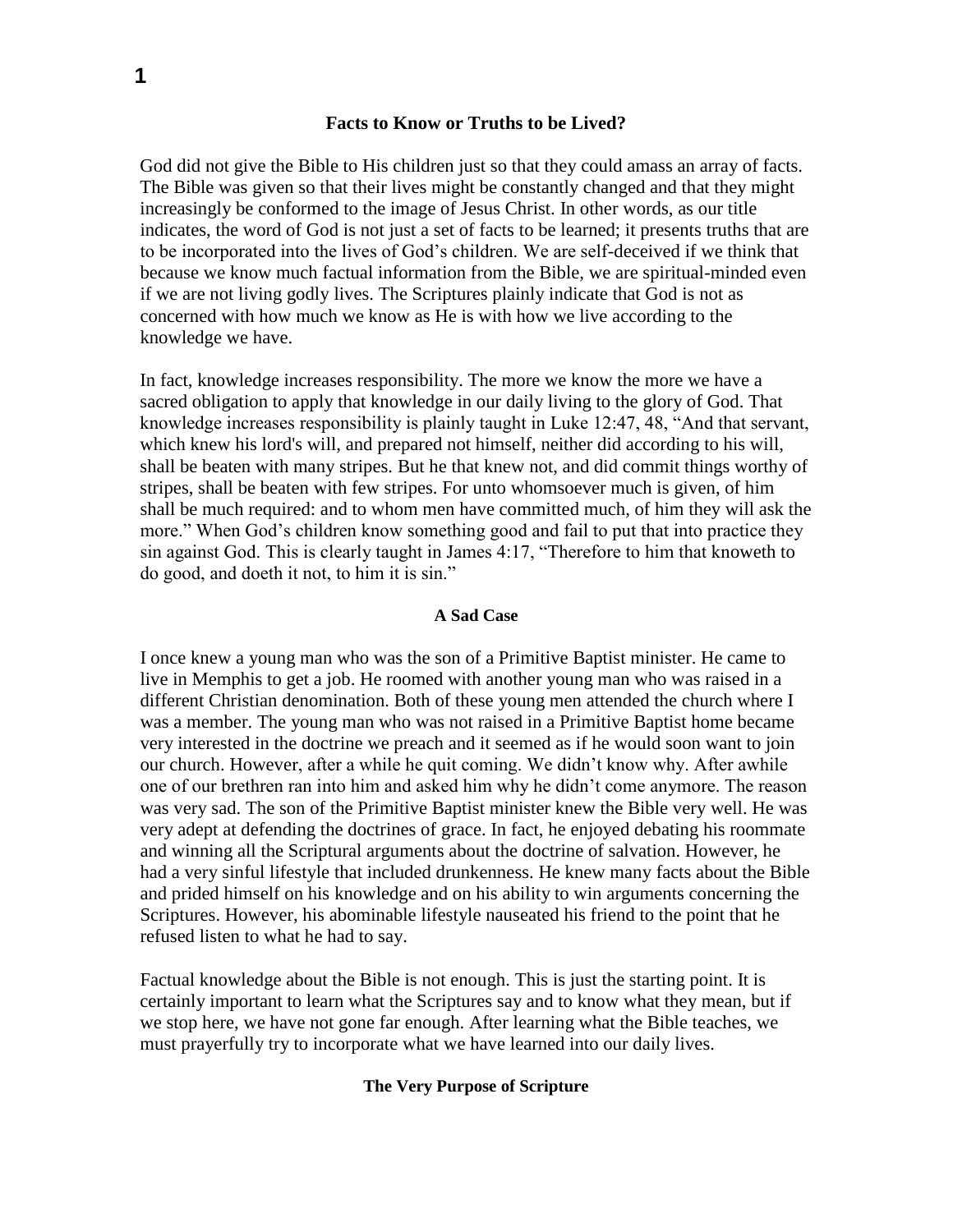All Bible believers love the classic passage that has to do with the divine inspiration of Scripture. We delight in reading in 2 Tim. 3: 16 that "All scripture is given by inspiration of God…" We will go into spiritual combat with that verse against those who deny the inspiration of the word of God. It is good that we do so. The doctrine of inspiration is vital to the profession of Christianity. If we fail here we have no foundation on which to stand. We fervently sing, "How firm a foundation, ye saints of the Lord, is laid for your faith in His excellent word…?" We read in Psalm 11:3, "If the foundations be destroyed, what can the righteous do?" Yes, the doctrine of the infallible inspiration of Scripture is absolutely essential.

But, in loving these verses that speak of the inspiration of Scripture, we sometimes fail to consider what this same passage teaches us about the reason the Scriptures were given. Reading the last part of the verse we have previously cited and the verse following it we learn that the Scriptures are "profitable for doctrine, for reproof, for correction, for instruction in righteousness:

That the man of God may be perfect, throughly furnished unto all good works." The word "profitable" has the sense of being useful. The Scriptures are useful. They are effective in the daily lives of the children of God. They are designed to teach God's standards (doctrine), to bring us to conviction (reproof) when we fail, to set us on the pathway of righteous living (correction), and to provide us with the proper training (instruction in righteousness) so that we may live consistent, godly lives. The end of all this is that the child of God might be "throughly furnished unto all good works." "Throughly furnished" means that the Christian is completely equipped to perform the good works that God mandates. God has not left us lacking. This truth is also taught in 2 Peter 1:3, "According as his divine power hath given unto us all things that pertain unto life and godliness, through the knowledge of him that hath called us to glory and virtue…"

Is the Bible, then, given us just so we can know enough facts to win a game of Bible trivia or to win a debate with someone on doctrine? No! The Bible is given us so that we may glorify God in our lives. The truths of Scripture must not be only in our heads. They must also be in our hearts (so that we may truly worship) and in our feet (so that we live consistently with our profession).

It is very true that to be faithful to God we must often debate and defend the truth of Scripture. We read in 1 Pet. 3: 15 that we must be "ready always to give an answer to every man that asketh you a reason of the hope that is in you with meekness and fear…" The word translated "answer" means that we must be ready to give a "verbal defense" of the gospel. We must know the word of God before we can do this. However, if our lives are not consistent with what we profess, our verbal defense will not be credible. The first part of 1 Pet. 3: 15 tell us that before we are able to give this verbal defense we must "sanctify the Lord God in your hearts." As we sanctify our Master in our hearts so that we can be prepared to defend His glorious doctrine our prayer might well be the same as that of David recorded in Psalm 19:14, "Let the words of my mouth, and the meditation of my heart, be acceptable in thy sight, O LORD, my strength, and my redeemer."

## **More of the Same**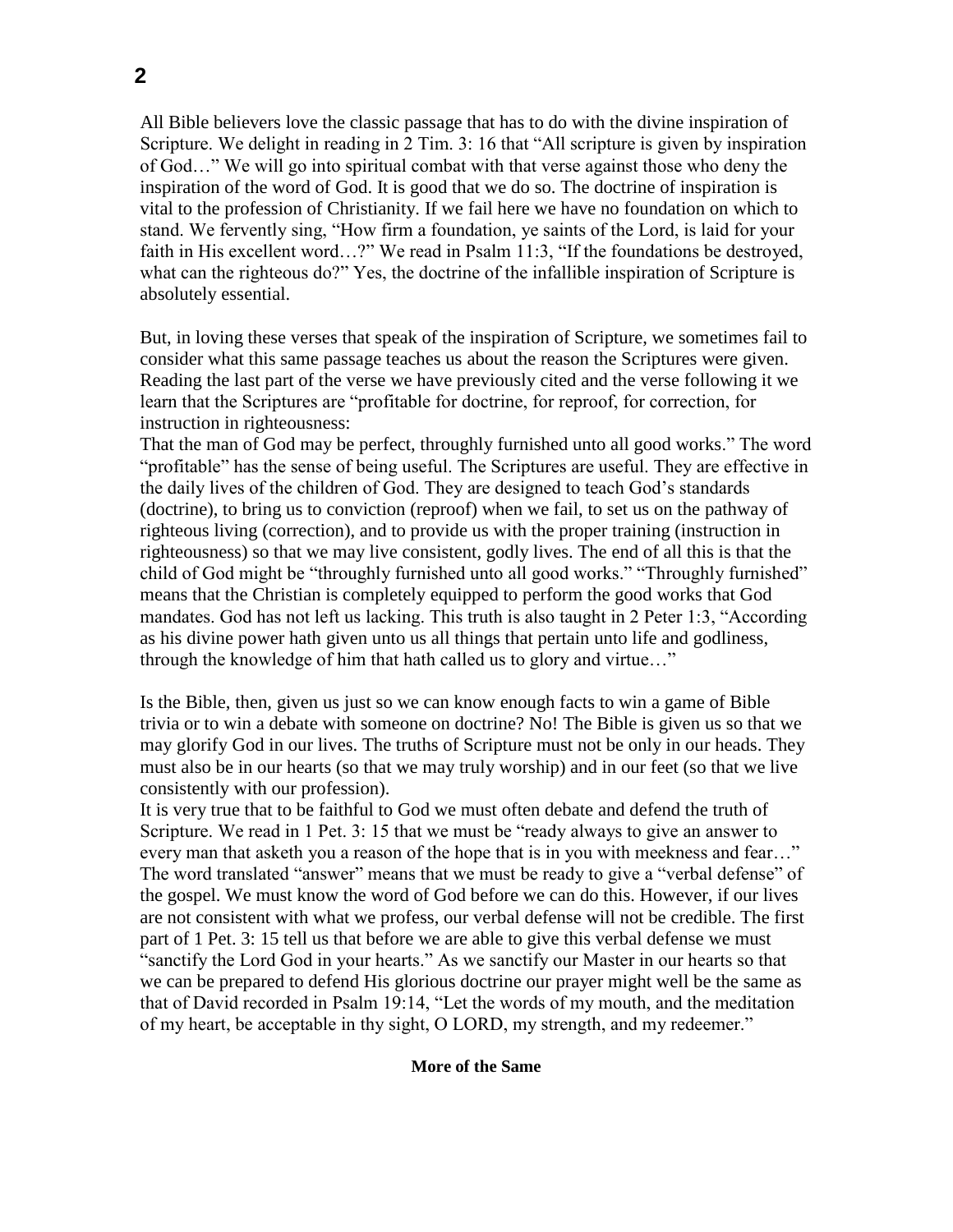There are many other passages of Scripture that teach the same principles as those set forth in 2 Tim. 3: 16, 17 about the purpose of the word of God. The word of God must **do** something in our lives if it is properly assimilated. God, through the apostle Paul gave Timothy a sacred commandment of things to be taught. What was the purpose of this commandment? He tells us in 1 Timothy 1:5, "Now the end of the commandment is charity out of a pure heart, and of a good conscience, and of faith unfeigned…" The word translated "end" here means "aim or purpose." The very purpose of the commandment was to produce Christian charity or love in those to whom it was preached.

Paul was made an apostle and commissioned to preach the everlasting gospel. What was the purpose of this preaching? Was it just intellectual stimulation? No! Paul tells the brethren at Rome the purpose of his being commissioned an apostle. He wrote in Romans 1:5, "By whom we have received grace and apostleship, for **obedience to the faith** among all nations, for his name…" He was to call God's children to obedience to the faith which was once delivered to the saints. The gospel was designed to make a great difference in their lives. This is in the first chapter of the long and profound epistle to the Romans. To underscore the importance of this principle he repeated it in the last chapter, where he wrote, speaking of the gospel, in Romans 16:26, "But now is made manifest, and by the scriptures of the prophets, according to the commandment of the everlasting God, made known to all nations for the **obedience of faith**…"

## **Hearing and Doing**

Being sinful creatures we are so prone to self-deception. We are apt to think that if we have attended the worship services and attentively listened to the sermon, then that is all that is required of us. After all, we have done better than most. At least we have gone to church. We have sat there for an hour and listened to the sermon. Surely that is all the Lord requires of us. This is nothing else than self-deception. As far as God is concerned, listening to the sermon is just the first step in our obedience. After we have heard the word of God, we must consistently and prayerfully endeavor to integrate that word into our daily lives.

There is a very graphic word picture that our Lord has given us in the Sermon on the Mount that illustrates this point. The Lord Jesus taught of two men who were building houses. One man built his house on a foundation of rock, the other on sand. Troubles came to each of these men. There was rain, floods and wind. The man who had built on the firm foundation survived. The man who built on the foundation of sand suffered a great disaster. The Lord referred to the man who had built his house on the rock as a "wise man." He called the one who had built his house on sand a "foolish man." What was the difference in these men? The Lord said the wise man "**heareth** these saying of mine, and **doeth** them." He said the foolish man "**heareth** these sayings of mine and **doeth them not**." Both of these men "went to church." Both of them listened to the sermon. They had that much in common. But here is where they parted ways. One of them put into practice what he had heard and the other thought that he had fulfilled his obligation to God by merely knowing what was right, whether or not he practiced it.

James also speaks of this. In the book of James, Chapter 1, verses 22-27, he makes it plain that to know without doing means that an individual is self-deceived and that his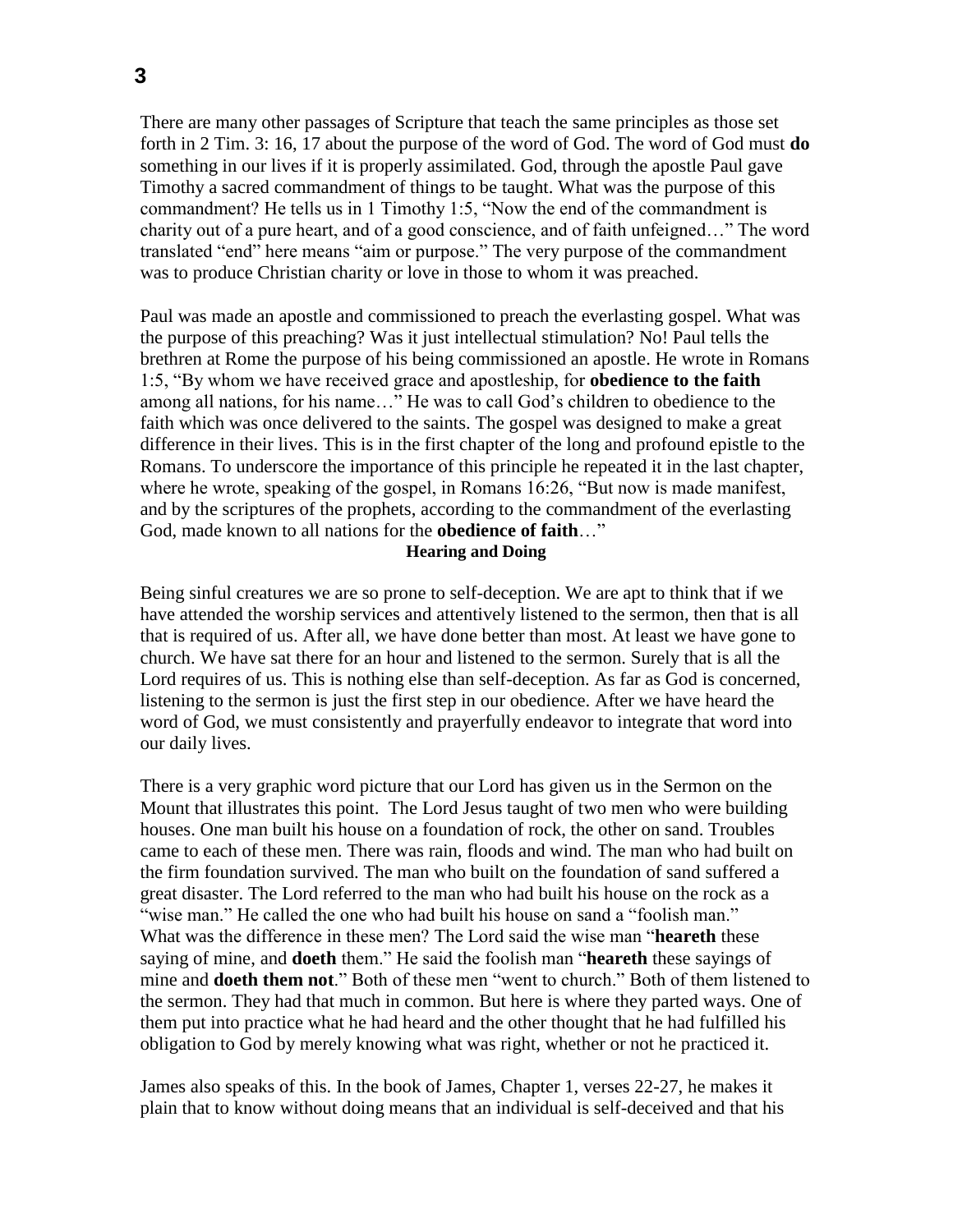religion is vain. He plainly tells us that we **absolutely must** be doers of the word as well as hearers. He says in James 1:22, "But be ye doers of the word, and not hearers only, deceiving your own selves."

In Chapter 2 of his epistle, James shows that the only way we can know if we have really been given the gift of faith is whether or not the fruit of this faith is evident in our lives. Faith without the works it inevitably produces is not genuine faith. Faith without works produces an empty profession. James asks the rhetorical question in James 2:20, "But wilt thou know, O vain man, that faith without works is dead?" He answers his own question in James 2:26, "For as the body without the spirit is dead, so faith without works is dead also." It is one thing to say that we believe in God and in His only begotten Son. To demonstrate that we actually believe this, according to the Biblical description of true faith, is something else.

There are many who profess that they know God. They know much about the Bible. They talk a good game but their lives belie what they say. The inspired word of God says of such in Titus 1:16, "They profess that they know God; but in works they deny him, being abominable, and disobedient, and unto every good work reprobate."

### **Salvation by Grace**

There is nothing more comforting to a poor, old sinner like I am than the glorious truth that salvation is entirely by the grace of God. If a person has any insight into his sinful nature at all, he will readily acknowledge that the prophet had it just right when he wrote in Isaiah 64:6, "But we are all as an unclean thing, and **all our righteousnesses are as filthy rags**; and we all do fade as a leaf; and our iniquities, like the wind, have taken us away." The truly awakened sinner will be in full agreement with Isaac Watts when he wrote, "Should sudden vengeance seize my breath, I must pronounce Thee just in death; and if my soul were sent to hell, Thy righteous law approves it well." Yes, salvation must be entirely by grace. As one Spirit-taught sinner has said, "I did all the sinning and God did all the saving!"

What kind of effect does this salvation have on an individual? Does he repeat what is written in Romans 6:1, "What shall we say then? Shall we continue in sin, that grace may abound?" If he is truly born from above he answers the same way Paul did in Romans 6:2, "God forbid. How shall we, that are dead to sin, live any longer therein?" When a person really realizes what God has done for him in delivering him from the wrath to come, he is filled with gratitude and wants to demonstrate this thankfulness in his daily life.

The one who understands salvation by grace knows that the doctrine of eternal election is true. He knows that his hope is based on the fact that God the Father chose him in Christ Jesus before the world began. Nothing can erase his name from the Lamb's Book of Life. Is this truth designed to make him careless in his daily living? "No," a thousand times, "no!" He must heed what Paul said in Colossians 3:12, "Put on therefore, **as the elect of**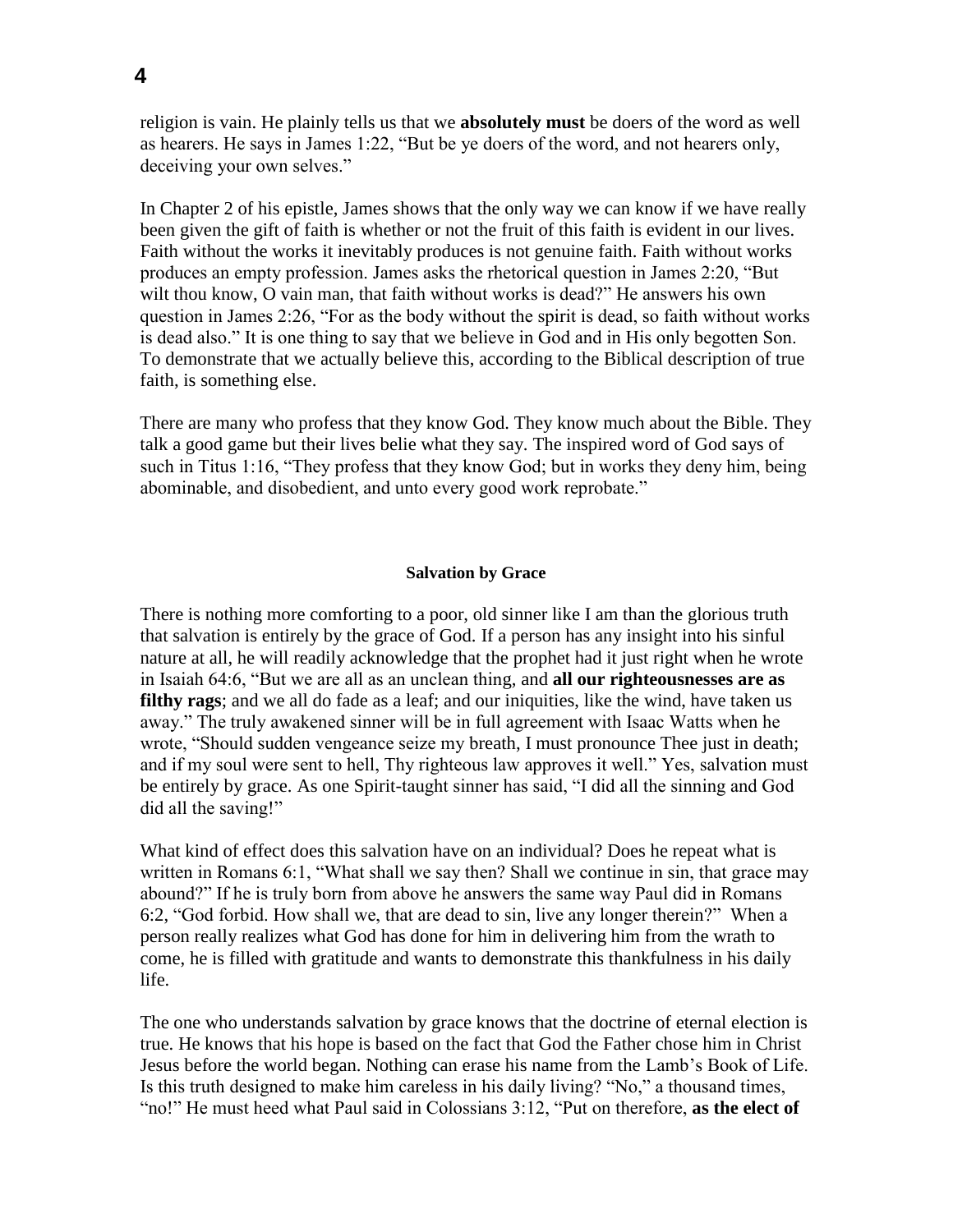**God**, holy and beloved, bowels of mercies, kindness, humbleness of mind, meekness, longsuffering…"

What about the doctrine of redemption? The truth of this glorious teaching is that Jesus Christ bore all the sins of all the elect family of God on the Cross of Calvary. He paid the price for those sins and satisfied the justice of God. No one can lay anything to the charge of God's elect. Their justification is complete. The ransom has been paid. The warfare has been accomplished. Does this doctrine, when it is truly ingrained in the heart, lead one to live a careless or slothful life? Again, the answer is a resounding "no!" The individual who realizes the value of the great price of the precious blood of Jesus that paid the price for his sins, identifies with what Paul wrote in 1 Corinthians 6:19, 20, "What? know ye not that your body is the temple of the Holy Ghost which is in you, which ye have of God, and ye are not your own? For ye are bought with a price: therefore glorify God in your body, and in your spirit, which are God's."

## **Ear, Thumb, Toe**

The Bible is such a wonderful book! Being inspired by God, it is chock full of wonderful teaching techniques. It is filled with memorable word pictures. We find one which is pertinent to our subject in Leviticus 14: 14-17. There the writer is considering the trespass offering. We read of this in Leviticus 14:14, "And the priest shall take some of the blood of the trespass offering, and the priest shall put it upon the tip of the **right ear** of him that is to be cleansed, and upon the thumb of his **right hand**, and upon the great toe of his **right foot**…"

The teaching here seems to be obvious. The sinner has his ear cleansed so that he may hear God's word in an understanding and spiritual way. But hearing is not enough. Next, the thumb of his right hand is cleansed. In Scripture, the hand often designates that member of the body by which we work. We can see this in Ecclesiastes 9:10, "Whatsoever thy hand findeth to do, do it with thy might; for there is no work, nor device, nor knowledge, nor wisdom, in the grave, whither thou goest." The awakened child of God has not only been cleansed by the blood of Christ in order that he may hear God's word, he has also been cleansed that he may do good works to the glory of God. The final place to which the blood was applied, was to the great toe of the right foot. The foot is, of course the member of the body that enables us to walk. In Scripture the walk usually signifies our course of habitual conduct, or our lifestyle. We can see this in Amos 3:3, "Can two walk together, except they be agreed?" We can also see it in 1 John 1:7, "But if we walk in the light, as he is in the light, we have fellowship one with another, and the blood of Jesus Christ his Son cleanseth us from all sin."

It is true as our Lord said in John 15: 5, "…without me ye can do nothing." It is also true as Paul said in Philippians 4:13, "I can do all things through Christ which strengtheneth me." That same truth is taught in our word picture from Leviticus. Not only was the blood applied to the ear, the right thumb, and the right big toe, the oil was also applied to these three places. The oil here, as in many other places in the Bible represents the Holy Spirit. Cleansed by the blood of Christ; empowered by the Holy Spirit! Truly our bountiful God has given us all we need to live for Him.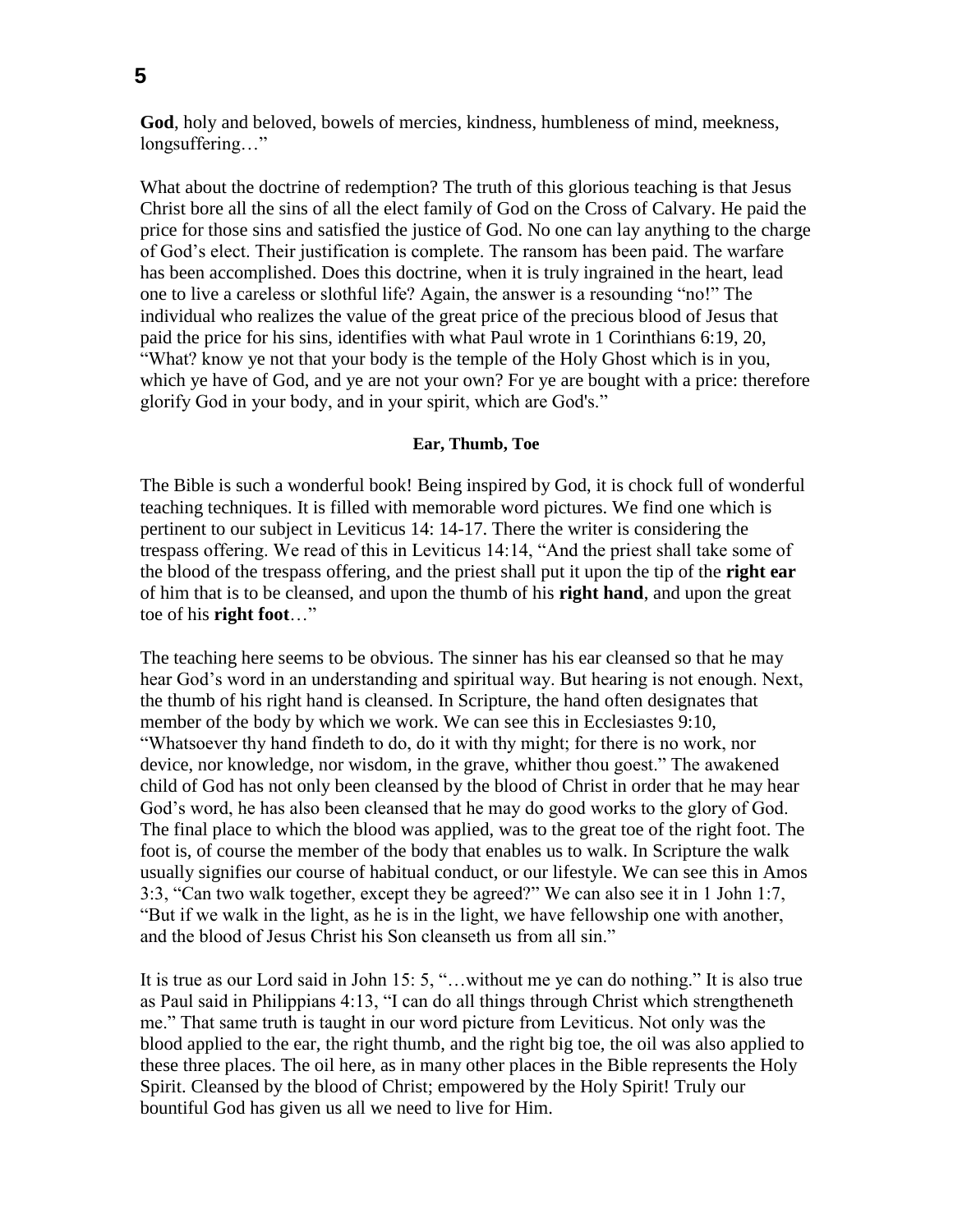What a beautiful word picture! It is so plain here that the Bible is not just a set of facts to be learned. Learning is just the first step. The learning should lead to godly works and to a godly walk!

#### **Encouragement**

God's blood-bought children know that they are sinners. They want to please God. However, they find that though the spirit is willing, the flesh is, indeed, weak. They identify with Robert Robinson when he wrote, "Prone to wander, Lord I feel it, prone to leave the God I love. Here's my heart, O take and seal it, seal it for Thy courts above." How can they perform those things that please God? Can they really grow in grace and in the knowledge of the Lord Jesus Christ?

The answer is a very encouraging, "Yes!" God has not left His children helpless. He has given them means, by which they can be overcomers. The primary means is the word of God. If the Bible is daily read and meditated on, dramatic results will be evident in the life of the child of God. It is not just enough to spend a couple of hurried minutes in the word, however. It must be read, studied, meditated on, and prayed over. It is sometimes necessary to consult with seasoned Christians about how to consistently incorporate the word of God into one's life in specific situations. Speaking of the way the word should be embedded in the life of the Christian, Paul said in Colossians 3:16, "Let the word of Christ dwell in you richly in all wisdom; teaching and admonishing one another in psalms and hymns and spiritual songs, singing with grace in your hearts to the Lord." To dwell means to live. When we live in a place we stay there much of the time. We reside there. We do not just pay an occasional visit. Unless we are traveling, we are in our home a part of each twenty-four hour period. The definition given by the *On Line Bible* for the word "dwell" is "metaph. to dwell in one and influence him (for good)…"

God's people often need to be revived. Their spirits sink. They tend to become to become weary in well doing. What can revive one when he gets in a lowly condition? The wonderful answer is that the word of God can! David was a wonderful child of God. He had ups and downs in his life. The Psalms have been called a biography of his soul. It is amazing how joyful he could be at some times, and how mournful he was at others. He got down, but he never stayed down. God always eventually revived him. What means were used to revive David? He tells us in Psalm 119:50, "This is my comfort in my affliction: for thy word hath quickened me." The Hebrew form of the verb translated "quicken" is the piel stem. In this form the verb means, "to quicken, revive, refresh."

Dear reader, when you are discouraged or if you have stumbled into sin, get your Bible out. Read it. Pray over it. Meditate on it. Eventually God will use it to revive you and you will find that the word of God is your comfort, even as it was David's.

#### **Glorify God**

When we realize that the Bible is not just a set of facts to be learned, but that it contains precious truths to be lived, we are in a position to glorify our wonderful Lord. A prayerful study of the